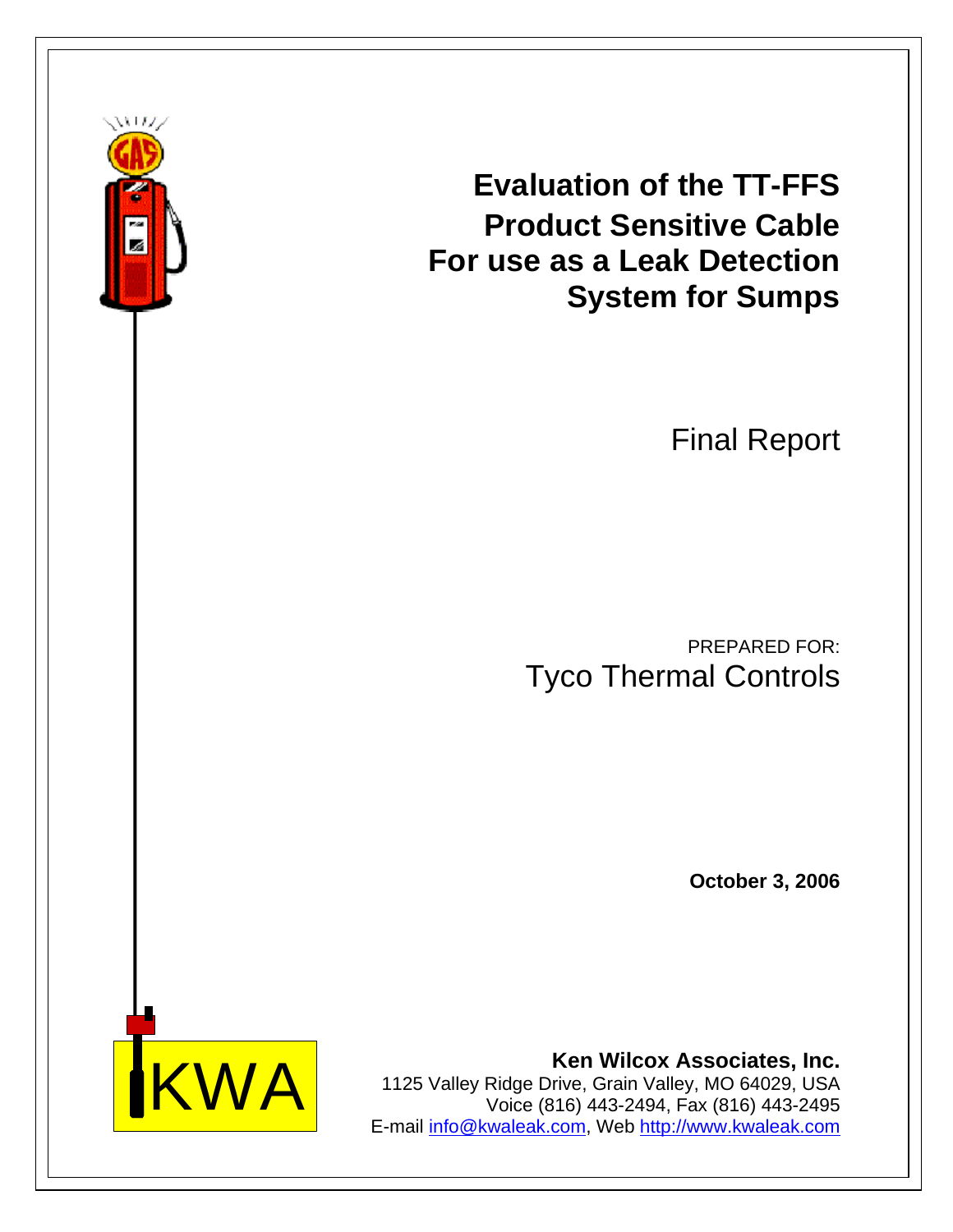**Evaluation of the TraceTek™ TT-FFS Product Sensitive Cable For use as a Leak Detection System for Sumps** 

Draft Report

PREPARED FOR: Tyco Thermal Controls 300 Constitution Dr. Menlo Park, CA 94025 650 474-7485

**October 3, 2006**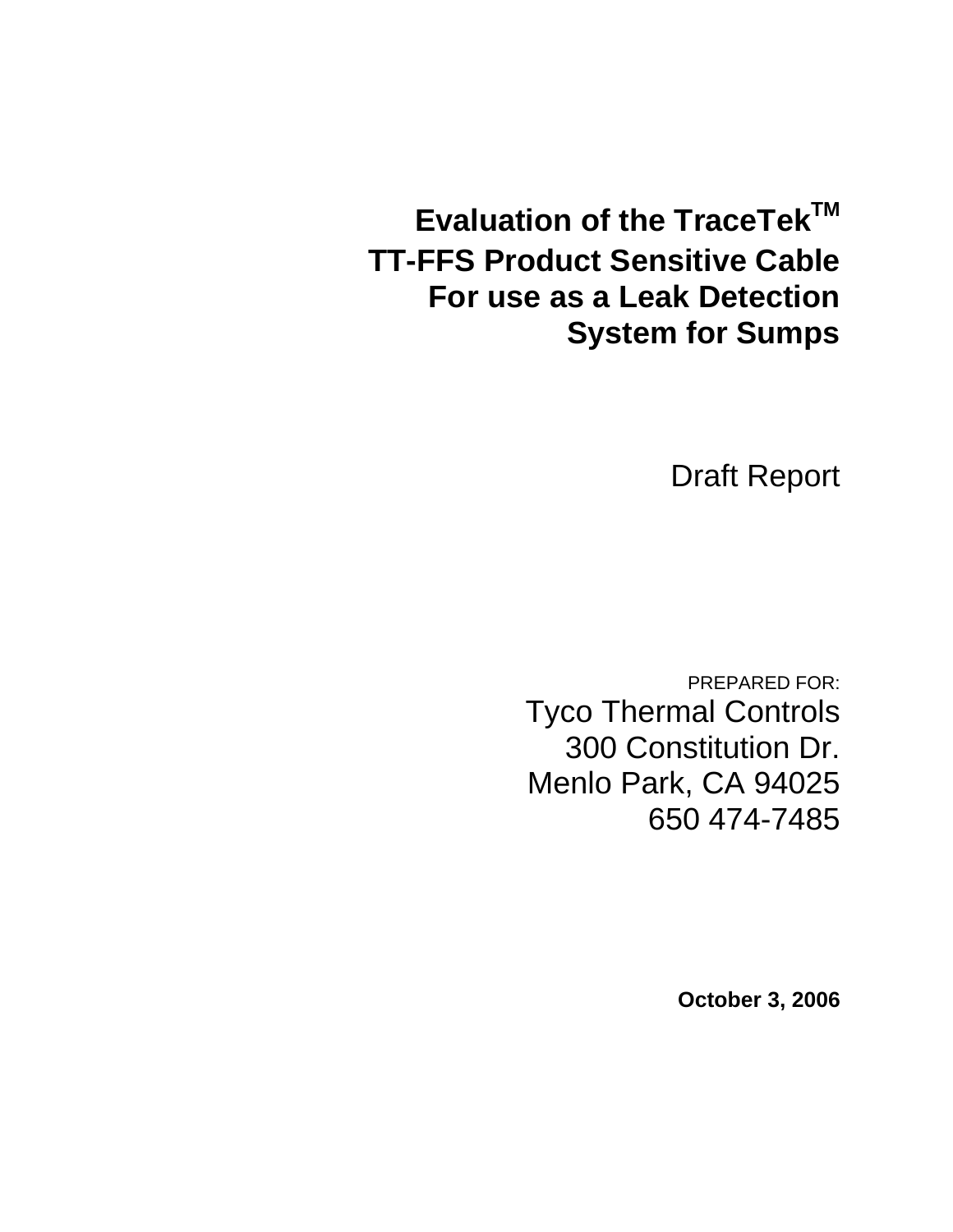#### **Preface**

This report describes a third-party evaluation of the TraceTek TT-FFS fuel sensing system when used to detect leaks in sumps. The evaluation was conducted by Ken Wilcox Associates, Inc. at the Fuels Management Research Center in Grain Valley, Missouri.

 Technical questions should be addressed to Mr. McCoy at Tyco Thermal Systems, phone 650 474-7485 or Mr. Warren at Industrial heater phone 901 382-4761.

Approved:

H.Kendall Wlerx

H. Kendall Wilcox, Ph.D. President

October 3, 2006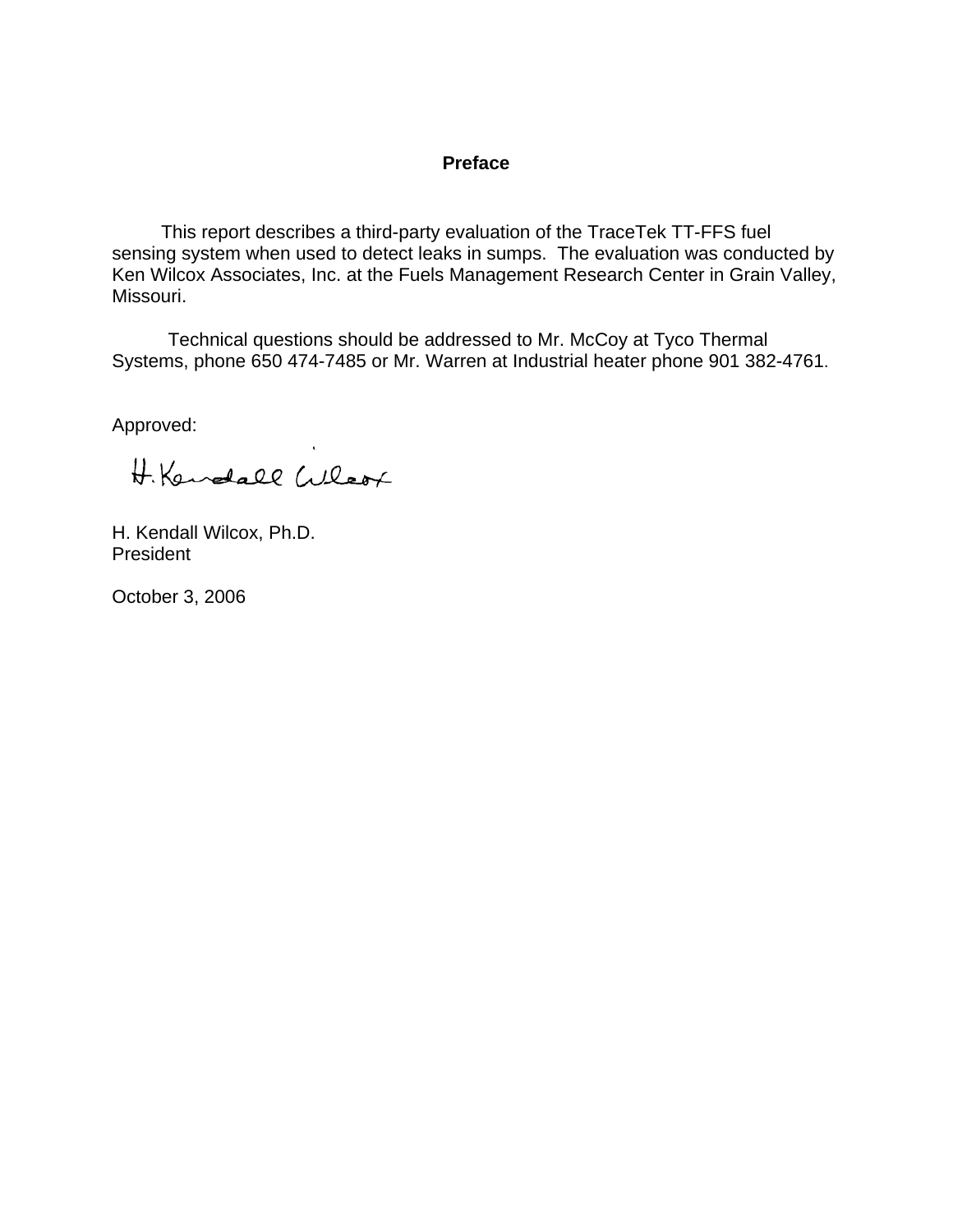## **A. Background**

 The TraceTek TT-FFS cables are designed to change electrical characteristics when exposed to hydrocarbons. These cables are extremely sensitive to the presence of hydrocarbons, either in the pure liquid state or floating on water. They have been designed to monitor for the presence of hydrocarbons in sumps.

 Various regulatory agencies need independent data to assure that such systems will work as advertised. This interim report describes the testing that has been completed by KWA September of 2006. These results demonstrate that the TraceTec cable will detect product releases into sumps, whether from spills, leaks or the secondary containment of a double wall pipeline.

### **B. Description of the TraceTec System**

 The TraceTec system consists of up to 12 product sensitive cables and a monitoring console that displays the alarms and the location of any release that occurs along the length of the line. The cable is installed in slotted pipe along side or above the pipeline. These can be easily installed at a new facility as well as retroactively installed on existing systems. A site suitability study is conducted at each potential site to determine that the soil and backfill conditions will be suitable from migration of the product from a leak to the cable.

### **C. Description of Test Facility and Testing Procedures**

 Three types of tests were conducted on several liquids with different physical properties. The first test consisted of testing a thin film of liquid similar to what might be present if the product under investigation were spilled or leaked onto a flat surface. The thickness of this film was estimated to be less than one millimeter.

 The second set of tests was conducted to determine if the system would alarm when a thin film of liquid was floating on a water surface. The thickness of the film was closer to a sheen rather than any measurable thickness.

 The third set of tests was designed to determine if adequate cleaning methods would allow the cable to reused. The cable was immersed in the cleaning liquid and retested after drying, at least one hour.

#### Thin Film on Solid Surface

 A thin film of liquid was formed on the surface of an aluminum container by adding one ml to the bottom of the aluminum test cylinder. After the fuel had spread more-or-less evenly across the bottom of the cylinder the cable was placed flat on the surface until an alarm occurred. The thickness of the product was calculated to be 0.005 inches. The crude oil did not seem to alarm at this thickness so these tests were conducted by adding 5 ml of crude oil to the cylinder bottom surface. The thickness of the crude oil was calculated to be 0.024 inches.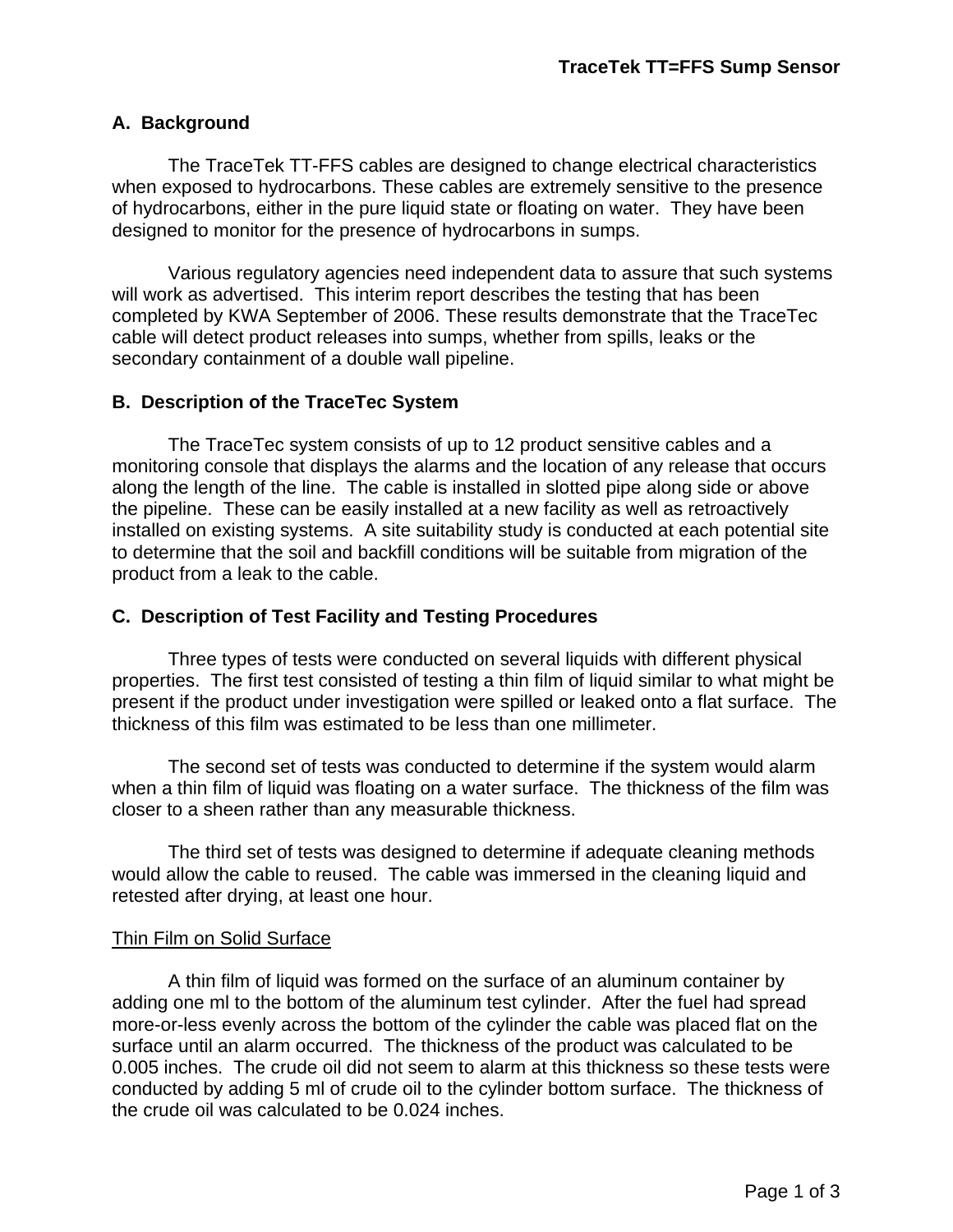### Thin Film Floating on Water

 To conduct these tests, the cylinder will filled with water to a depth of approximately 3 inches. The sensor was then installed in the test cell approximately to a depth of half the length of the sensor. A thin film of liquid was then formed by adding one ml of product to the surface of the water for all products including crude oil.

#### Cleaning Procedures for Reuse of the Sensors

To clean the sensors for reuse, the cable was immersed in Naphtha for 10 minutes and then air dried overnight. The sensors were found to reset after following this process for at least 6 cleanings. The manufacturer reports that these sensors have been found to reset at least 50 times.

### **D. Test Results**

 The test results for the TT-FFS sensors are shown in Table 1 for thin layers of fuel floating on a water surface and in Table 2 for thin layers of fuel on a solid surface.

|               | Thin Layer on Water*     |             |                       |                  |
|---------------|--------------------------|-------------|-----------------------|------------------|
| Run#          | <b>Gasoline</b>          | Diesel Fuel | Jet A                 | <b>Crude Oil</b> |
|               | $< 1$ min                | $< 1$ min   | $< 1$ min             | 1m 3sec          |
| $\mathcal{P}$ | $< 1$ min                | $< 1$ min   | $< 1$ min             | 2m 11sec         |
| 3             | $< 1$ min                | $< 1$ min   | $< 1$ min             | 2m 37sec         |
| 4             | $< 1$ min                | $< 1$ min   | $< 1$ min             | 2m 14sec         |
| 5             | $< 1$ min                | $< 1$ min   | $< 1$ min             | 4m 11sec         |
| 6             | $\overline{\text{1min}}$ | $< 1$ min   | $\overline{\text{M}}$ | 3m 6sec          |

Table 1. Alarm Time for Thin Layer of Fuel Floating on Water

\* Thickness for all products on water was 0.005 inches

|      | Thin Layer on Solid Surface* |                    |              |                  |
|------|------------------------------|--------------------|--------------|------------------|
| Run# | <b>Gasoline</b>              | <b>Diesel Fuel</b> | <b>Jet A</b> | Crude Oil**      |
|      | $< 1$ min                    | $< 1$ min          | $< 1$ min    | 5 <sub>min</sub> |
| 2    | $< 1$ min                    | $< 1$ min          | $< 1$ min    | $< 1$ min        |
| 3    | $< 1$ min                    | $< 1$ min          | $< 1$ min    | $15 \text{ min}$ |
| 4    | $< 1$ min                    | $< 1$ min          | $< 1$ min    | 37 min           |
| 5    | $< 1$ min                    | $< 1$ min          | $< 1$ min    | 3 min            |
| 6    | $< 1$ min                    | $< 1$ min          | $< 1$ min    | 7 min            |

Table 2. Alarm Time for Thin Layer of Fuel on Solid Surface

\* Thickness for all products except crude oil on solid surface was 0.005 inches

\*\* Thickness for crude oil on a solid surface was 0.024 inches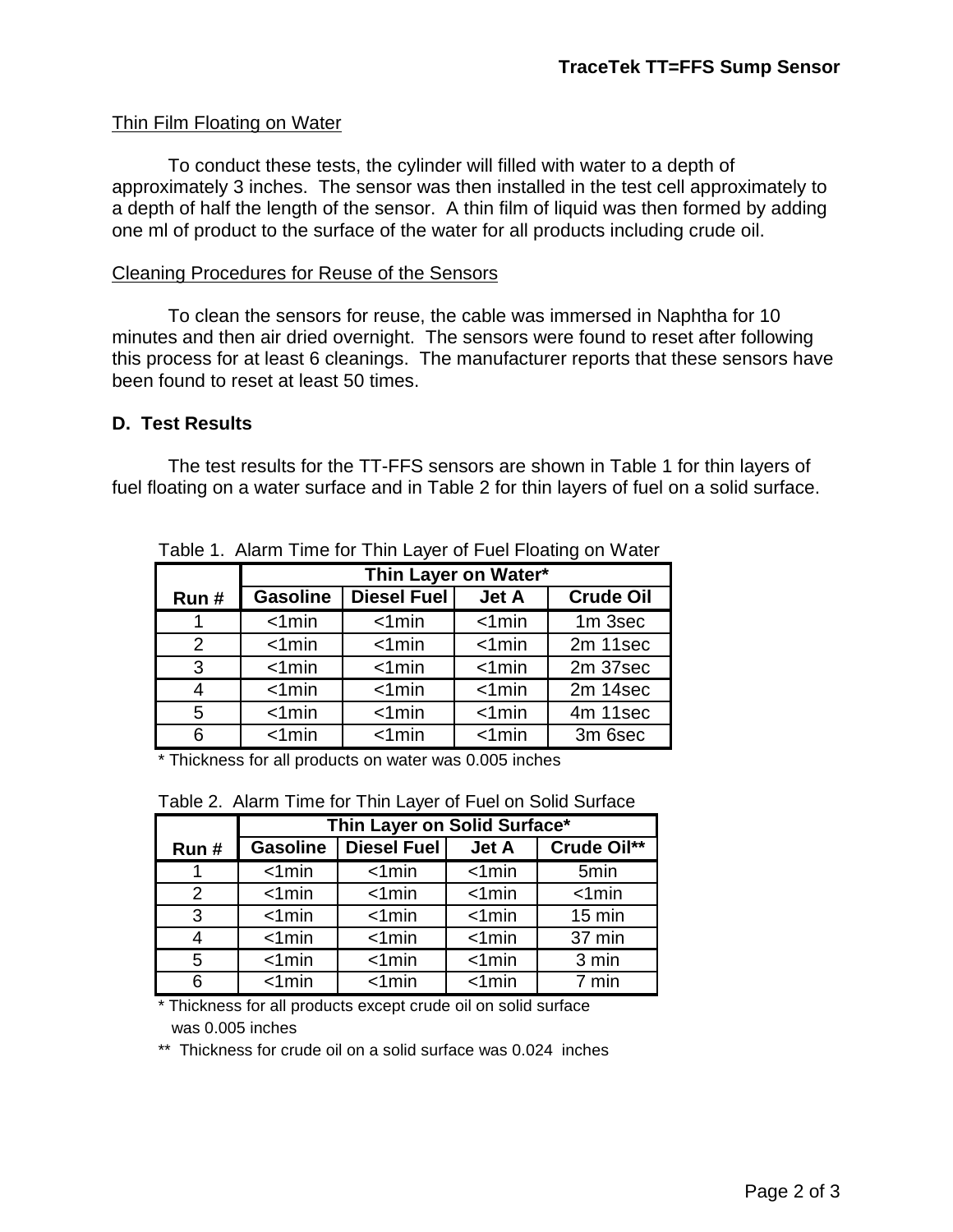# **E. Data Analysis**

 The data analysis was straightforward for these tests. The time to alarm for each cable and the location of the leak were recorded. Since there were no missed detections and all of the test times, the probability of detecting a leak that produces a layer of product, either on the surface of a solid or floating on the water table within less than one minute is 100% for gasoline, diesel fuel and Jet A with a confidence interval of For heavier materials such as crude oil the response times may be of the order of a few minutes.

# **F. Conclusions**

The TraceTek product sensitive cables are very sensitive to the presence of hydrocarbons, either as a think film on a solid surface such as might be produced by a small spill or while floating on the surface of water. The response is very fast, usually less than one minute for volatile hydrocarbons and after several hours for heavier materials such as crude oil.

The cables are easily cleaned in Naphtha, which is readily available from most hardware stores. The number of times these can be reused is at least six and may be much larger, based on tests conducted by the manufacturer.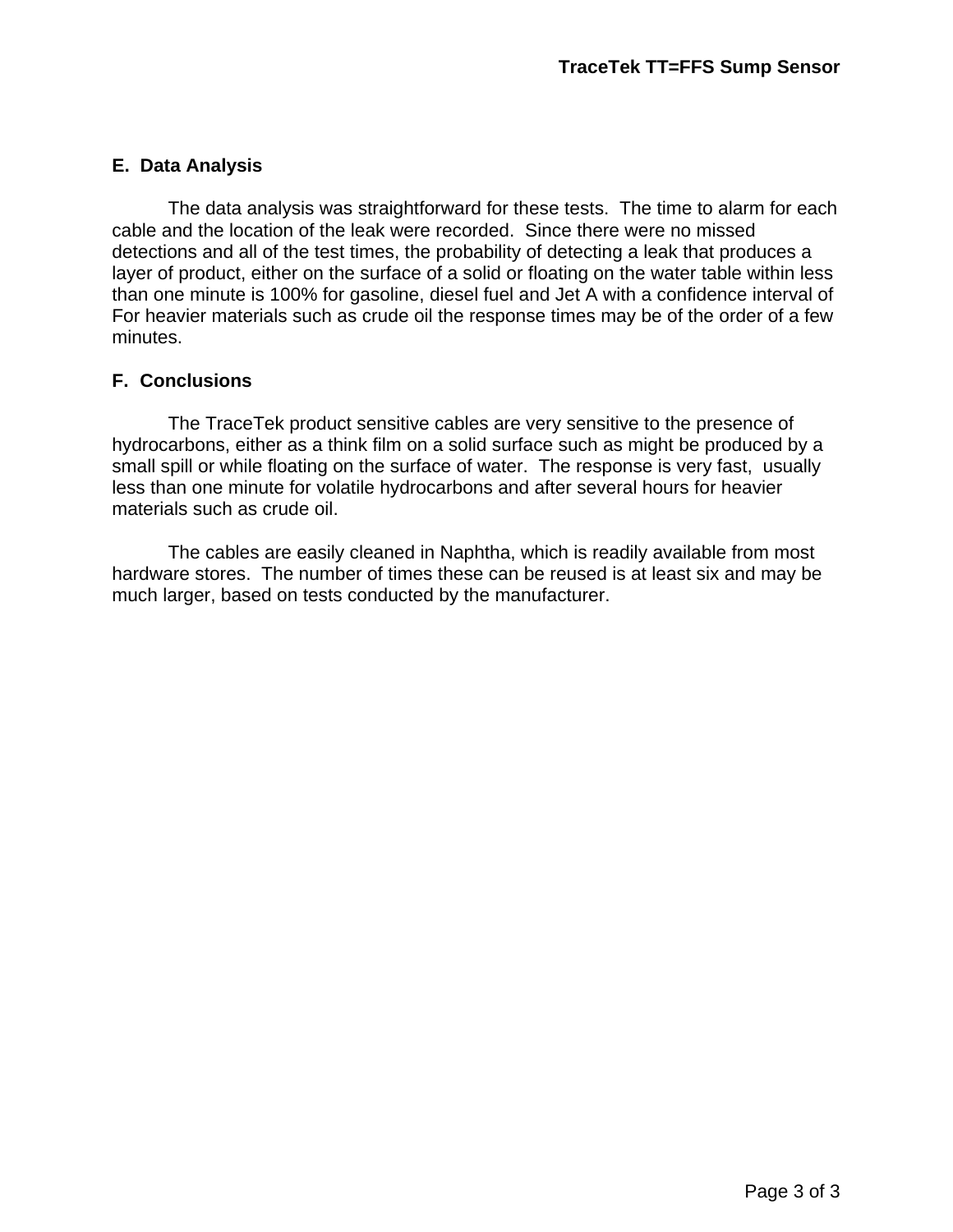# **Attachment A**

# **Results Forms for the**

# **TraceTek TT-FFS Product Sensitive Cables**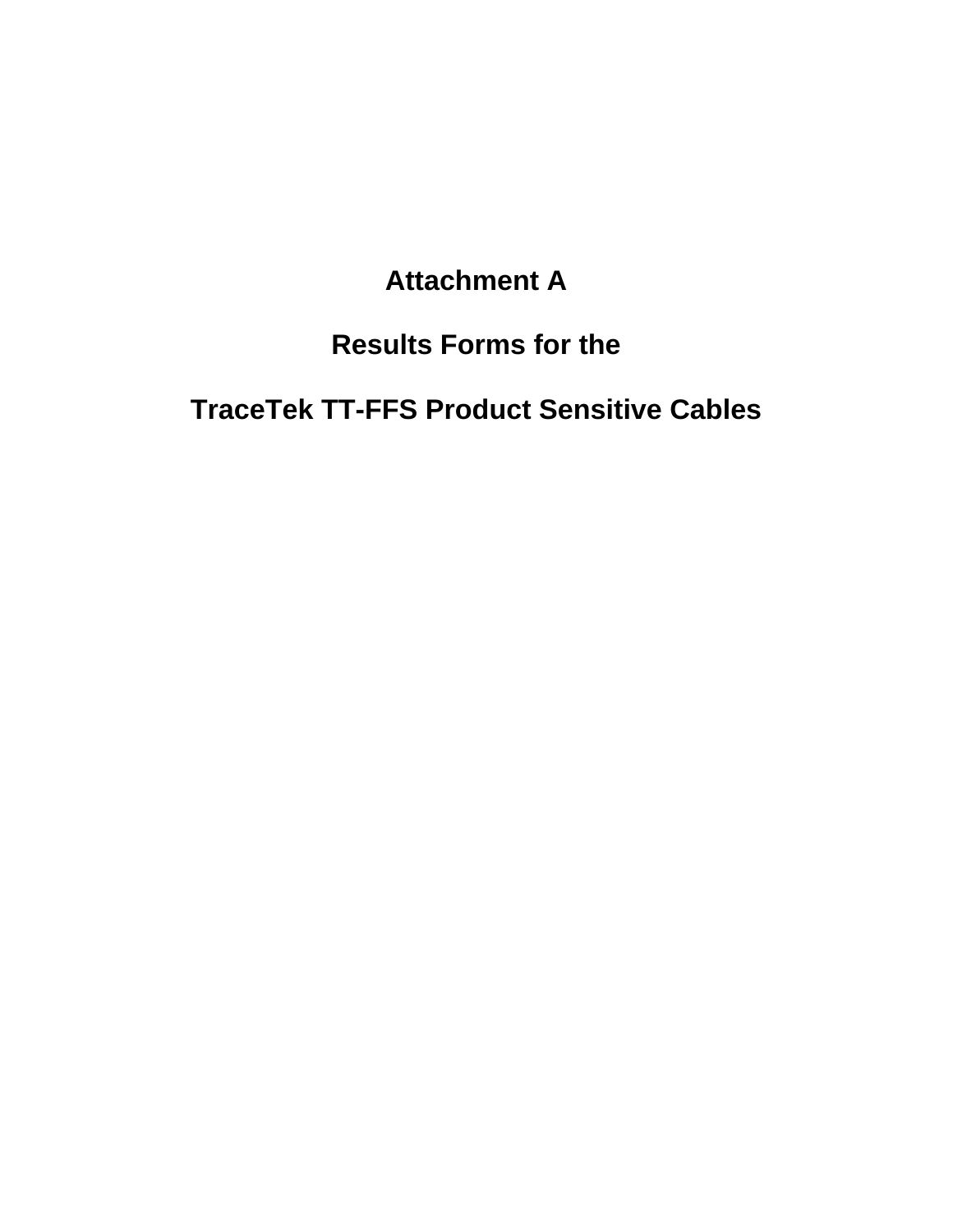# *Results of U.S. EPA Alternative Evaluation*  **Product Sensitive Cables**

This form documents the performance of the product sensitive cables described below. The evaluation was conducted by the equipment manufacturer or a consultant to the manufacturer according to the U.S. EPA's requirements for alternative protocols. The full evaluation report also includes a report describing the method, a description of the evaluation procedures, and a summary of the test data.

Tank owners using this system should keep this form on file to prove compliance with the federal regulations. Tank owners should check with state and local agencies to make sure this form satisfies their requirements.

| <b>Method Description</b>                              |            |                 |  |
|--------------------------------------------------------|------------|-----------------|--|
| Name TraceTec Sump Sensor                              |            |                 |  |
| Version number(s) TS-FFS                               |            |                 |  |
| Vendor Tyco Thermal Controls<br>(Name of Manufacturer) |            |                 |  |
| 300 Constitution Drive                                 |            |                 |  |
| (Address)                                              |            |                 |  |
| Menlo Park<br>CA                                       | 94025      | (650) 474-7485. |  |
| (City)<br>(State)                                      | (Zip Code) | (Phone)         |  |

#### **Evaluation Parameters**

The sensors listed above were tested for their abilities to respond to liquids when the sensors are installed in underground storage tank applications. The following parameters were determined from this evaluation.

Threshold Levels – The liquid levels at which alarms are triggered.

Precision (standard deviation) - Agreement between multiple measurements of the same product level.

Detection Time - Amount of time the detector must be exposed to product before it responds.

Fall Time - Amount of time before the detector stops responding after being removed from the product.

Specificity - Types of products that the sensor will respond to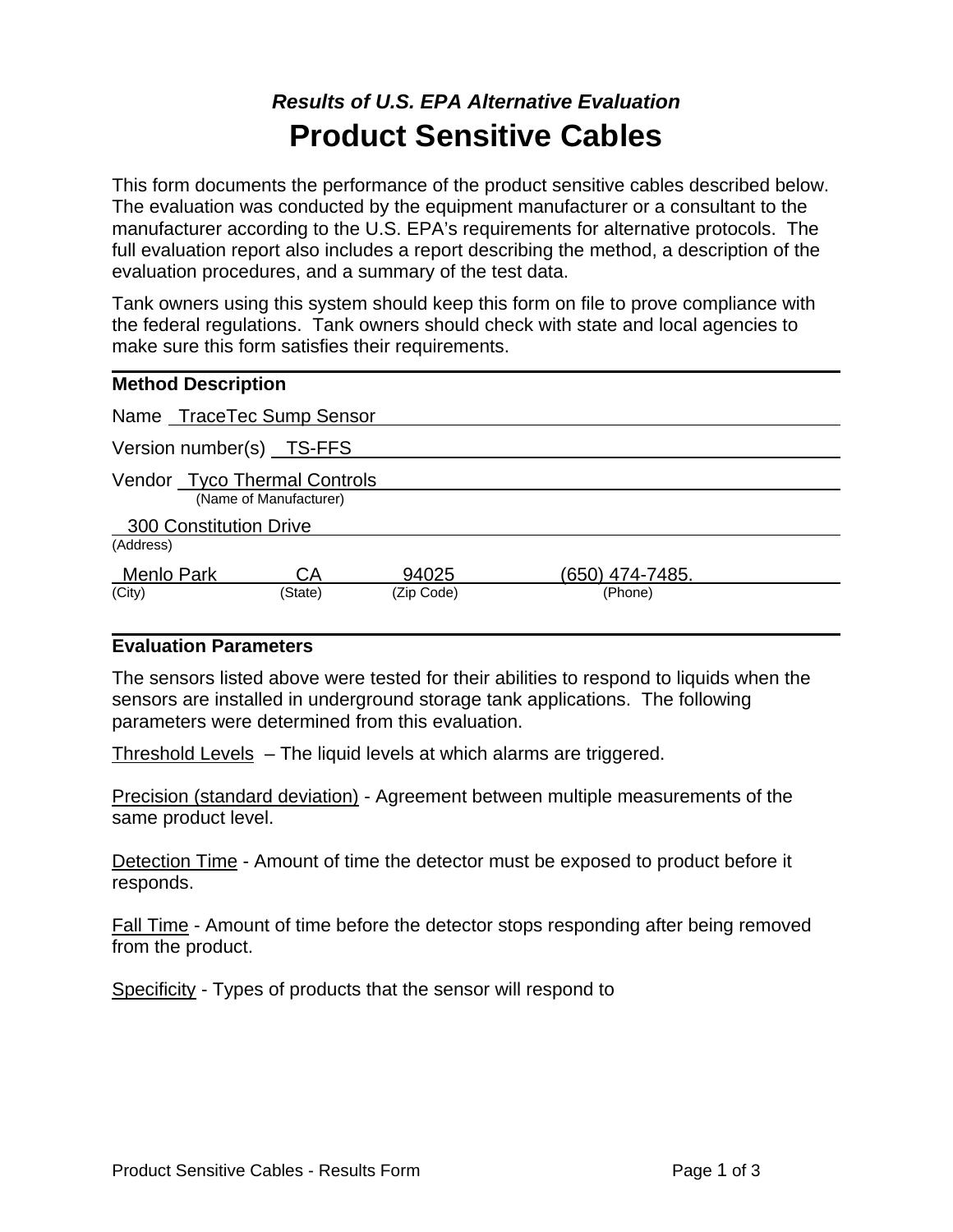## **Evaluation Results**

Note: If the test data can be presented in a more appropriate manner, the evaluator may select to present the information below in a data table, which can be attached to these forms.

### **Table 1. Results of the Evaluation for the Beaudreau Dual Float Reservoir Sensor**

|               | Thin Layer on Water*      |                    |                                    |                  |
|---------------|---------------------------|--------------------|------------------------------------|------------------|
| Run#          | <b>Gasoline</b>           | <b>Diesel Fuel</b> | <b>Jet A</b>                       | <b>Crude Oil</b> |
|               | $\overline{\text{21min}}$ | $< 1$ min          | $\overline{\text{4min}}$           | $1m$ 3sec        |
| $\mathcal{P}$ | < 1 min                   | $< 1$ min          | < 1 min                            | 2m 11sec         |
| 3             | $< 1$ min                 | $< 1$ min          | < 1 min                            | 2m 37sec         |
| 4             | $< 1$ min                 | $< 1$ min          | $< 1$ min                          | 2m 14sec         |
| 5             | < 1 min                   | $< 1$ min          | < 1 min                            | 4m 11sec         |
| 6             | $< 1$ min                 | $< 1$ min          | $< 1$ min                          | 3m 6sec          |
|               |                           |                    | $\sim$ $\sim$ $\sim$ $\sim$ $\sim$ |                  |

Table 1. Alarm Time for Thin Layer of Fuel Floating on Water

\* Thickness for all products on water was 0.005 inches

|      | Thin Layer on Solid Surface* |                    |              |                  |
|------|------------------------------|--------------------|--------------|------------------|
| Run# | <b>Gasoline</b>              | <b>Diesel Fuel</b> | <b>Jet A</b> | Crude Oil**      |
|      | $< 1$ min                    | $< 1$ min          | $< 1$ min    | 5 <sub>min</sub> |
| 2    | $< 1$ min                    | $< 1$ min          | $< 1$ min    | < 1 min          |
| 3    | $< 1$ min                    | $< 1$ min          | $< 1$ min    | 15 min           |
| 4    | $< 1$ min                    | $< 1$ min          | < 1 min      | 37 min           |
| 5    | $< 1$ min                    | $< 1$ min          | $< 1$ min    | 3 min            |
| Բ    | $< 1$ min                    | $< 1$ min          | $< 1$ min    | 7 min            |

\* Thickness for all products except crude oil on solid surface was 0.005 inches

\*\* Thickness for crude oil on a solid surface was 0.024 inches

Specificity – This sensor will respond to most hydrocarbons. Testing was conducted only on UL gasoline, diesel fuel, Jet A and crude oil.

Additional Limitations or Considerations - After proper cleaning, these sensors can be used a minimum of six times and probably many more times.

**> Safety Disclaimer: This test procedure only addresses the issue of the methods ability to respond to liquids. It does not test the equipment for safety hazards**